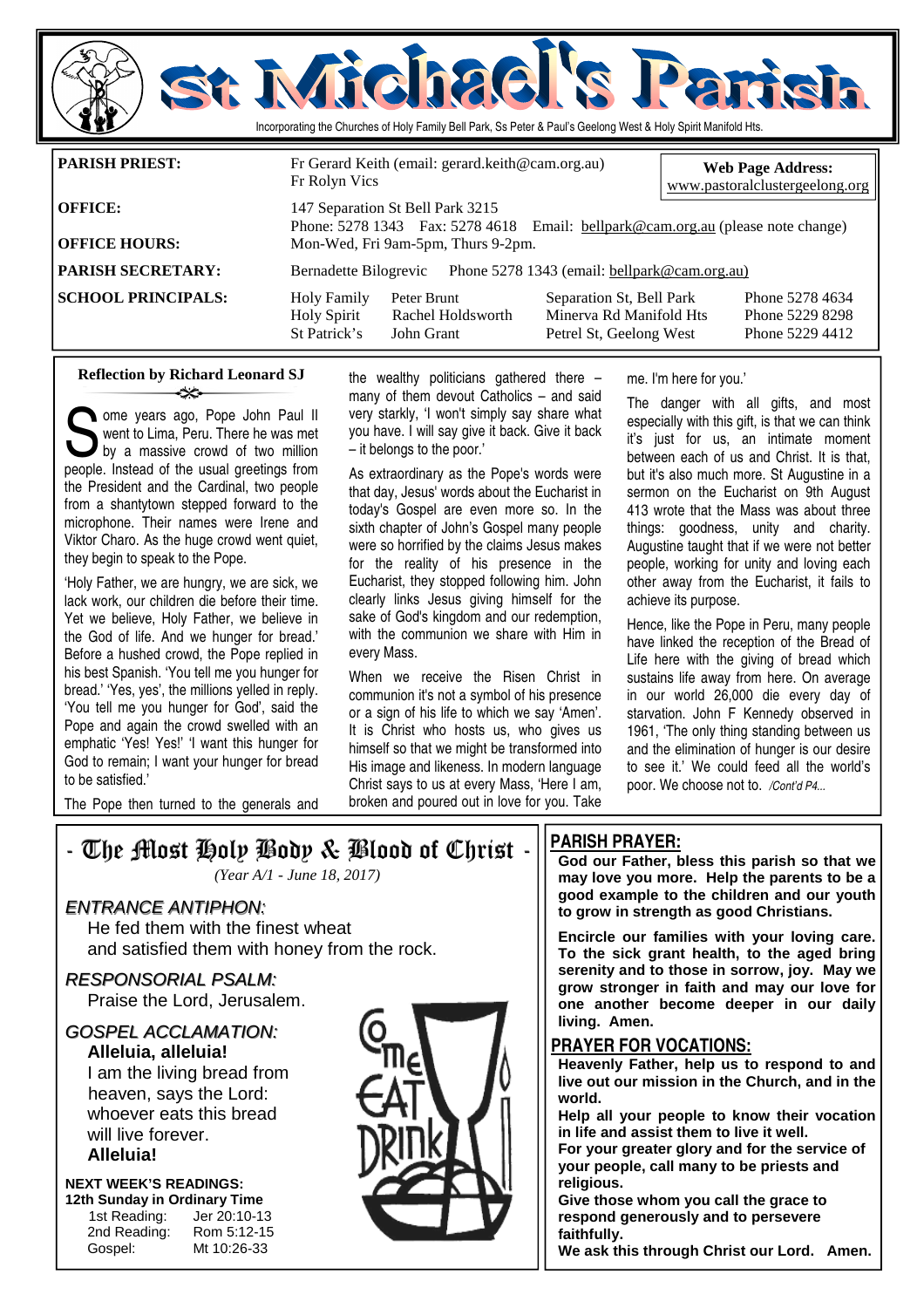# The St Michael's Parish at Prayer

## WEEKEND MASSES:

Holy Family, Bell Park: Holy Spirit, Manifold Hts: Ss Peter & Paul's, Geelong West:

English... 8am and 9.30am Sunday 6.00pm Saturday 6.00 5.00pm Saturday Croatian… 11am Sunday 11am 1st, 3rd & 5th Sundays 11am 2nd & 4th Sundays Slovenian.. 12.15pm every 2nd Sunday of the month

WEEKDAY MASSES:

**Holy Family:** 9.15am Tues, 9.15am Thurs **Holy Spirit:** 9.00am Wed, 11am Fri and 9am 1st Sat. **Reconciliation after Saturday Mass McKellar Centre:** 10.15am - 1st Tuesday **Multicultural Centre:** 1.30pm - 1st Friday; **Vincentian Village:** 3.00pm 1st & 3rd Monday, (2nd & 4th Communion Service) **St John of God Hospital:** 11.30am every Thursday in SJOG Chapel

BAPTISMS: 1st & 3rd Sundays 12noon at Holy Spirit, 2nd & 4th Sundays 12noon at Ss P&P, 3rd Sunday 2pm at Holy Family

#### COMMUNAL PRAYER:

| Mon   | Holy Family Women's Prayer Group   |
|-------|------------------------------------|
| Tues  | <b>Meditation Group</b>            |
| Wed   | Prayer of the Church               |
| Wed   | Holy Family Women's Prayer Group   |
| Thurs | Italian Prayer Group               |
| Fri   | Adoration of the Blessed Sacrament |
| Fri   | Divine Mercy                       |
| Sat   | Rosarv                             |

**After 11am Mass Holy Spirit Church** After 9am Mass **Holy Spirit Church** 

10.00am **Holy Family Community Centre Tues 3.30pm Holy Family Community Centre Before 9am Mass Holy Spirit Church Before 9am Mass Holy Spirit Church** 10.00am **Holy Family Community Centre** 10.00am St Patrick's Chapel **Franch 3.00pm** Holy Spirit Church

#### **OUR LADY'S STATUE:**

**June 19-July 3:** Hoare family, 24 Sycamore St.

If anyone would like to have Our Lady's Statue or if you could spare an hour a month to help, ph Tina Montalto on 5278 9314.

## AS A COMMUNITY WE PRAY FOR:

**RECENT DEATHS:** Dennis O'Brien, Pat Ryan, Giorgio Vitalone (Italy) and Maria Alvaro (Italy) **ANNIVERSARIES:** Zlatko Lehpamer, Vjekoslav (Stan) Pogacic, Angelica Maino, Marinko Skazlic, Casiano Mangas, Nicola Ruggeri and 1 year Anniversary of Adele D'Antino and Marcella D'Aprile **BAPTISMS:** Penelope Moody **PRAY FOR THE SICK:** Anita Capicchiano, June Smith, Cheryl Lambert, Ana Siketa, Johann Angerbaure, Hilary Thornton, Margaret Howard

*Please note: After approx five weeks names will be deleted from the sick list . Please phone the office on 5278 1343.*

## Roster for Next Sunday, June 25, 2017

(4th Sunday of the Month**)** 

#### **HOLY SPIRIT: 6.00PM**

**HOLY FAMILY 8.00AM 9.30AM** Commentators **FO'Neill FO'Neill** M Lukesic Lectors **L** Kelly **M** Baird, P Gizycki Welcomers **L&E Kelly** A Sare, A/I Dugandzic Projectionist **R** Allum **C Resciniti** 

Special Ministers L Sells, E Kelly, B McFarlane D Lunn, P McBride, C Simpson, V Resciniti

Commentators M Carson Lectors Sr J McGonigal Welcomers M Brown Projectionist T McShanag

Special Ministers C McShanag, R Stanley, D Yeatman

#### **Ss PETER & PAUL'S: 5.00PM 11.00AM**

Commentators **A** Henderson **M** Burn Lectors **G Tolan G Tolan** J Fraatz, L Eastman

Special Ministers A Henderson, G Tolan D Dougherty Welcomers J Cowell **D** Dougherty Projectionist B Middleton B Middleton R Zarb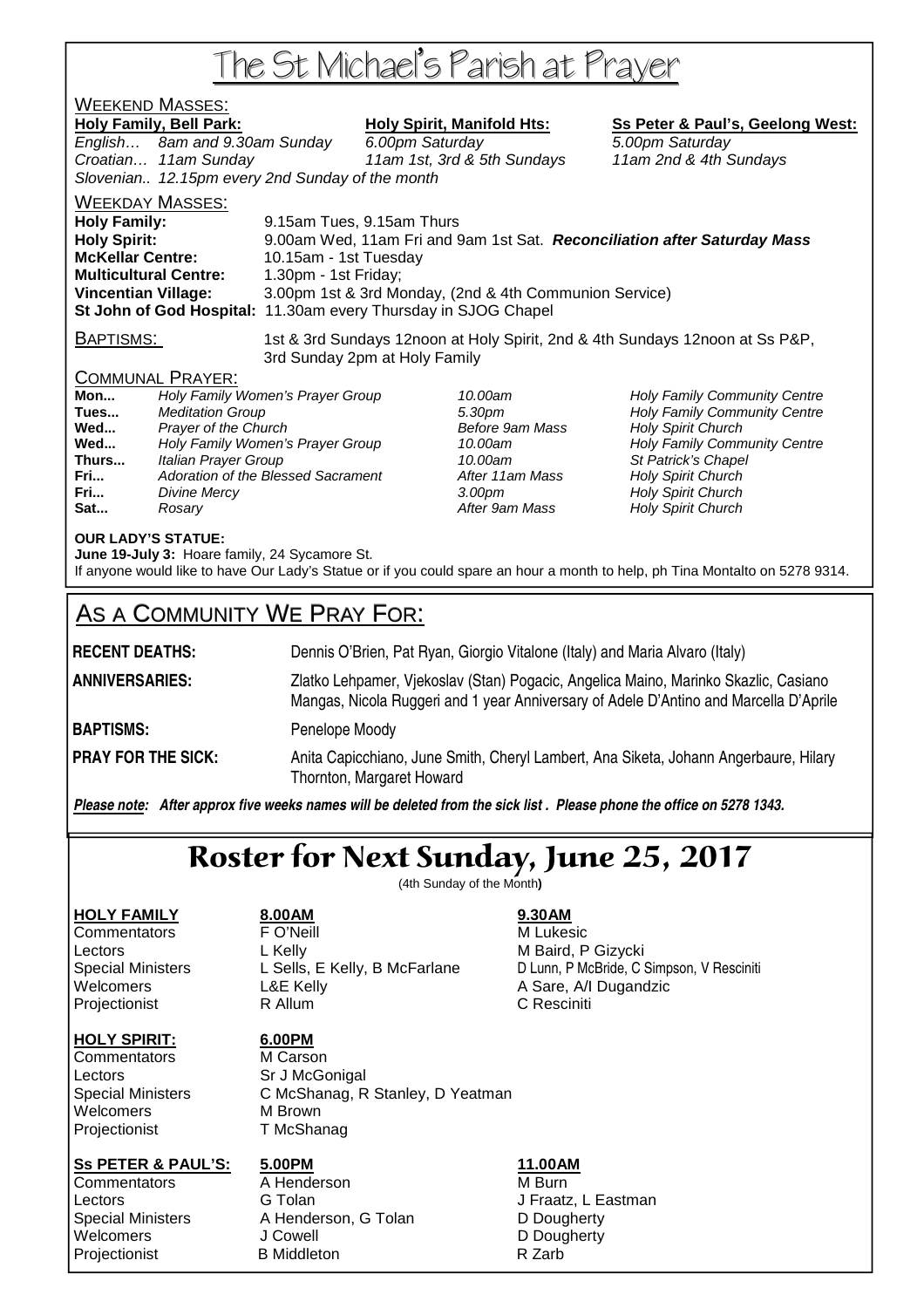## Recurring Activities in St Michael's:

**St Michael's Luncheon…** First Sunday of each month at the Holy Spirit Hall from 12noon. BYO food and drink to share. **Holy Family Luncheon..** Third Sunday of each month at the Community Centre from 12noon. **BYO casserole & drink to share. Holy Family Women's Group…** First Monday evening of each month at the Community Centre 6.30pm (Winter), 7.00pm (D'light savings) **St Vincent de Paul…** Holy Family meet 1st and 3rd Tuesdays at the Community Centre 7.30pm. Holy Spirit meets 1st and 3rd Tuesdays 5.00pm in Holy Spirit Hall **Legion of Mary…** Every Friday 9.30am in the Holy Family Community Centre **Baptism Preps 4th Mondays 7.30pm in the Community Centre Holy Family Choir Practice…** Every Wednesday night at Holy Family Church 7pm **Manifold CWL... Holy Spirit Hall, 1st Wednesdays in the month Italian Mass…** First Thursday of the month in St Patrick's Chapel 2nd Tues of each month, 6.15pm at Capri Receptions. Dinner/Guest Speaker - ph 0431 959 584

*If you wish to know more about these groups, as well as about our Sacramental Program for children in non-Catholic schools, our Baptism and Wedding procedures, our Partnership with the Columbans in the Philippines and so on, please visit our webpage: www.pastoralclustergeelong.org*

\_\_\_\_\_\_\_\_\_\_\_\_\_\_\_\_\_\_\_\_\_\_\_\_\_\_\_\_\_\_\_\_\_\_\_\_\_\_\_\_\_\_\_\_\_\_\_\_\_\_\_\_\_\_\_\_\_\_\_\_\_\_\_\_\_\_\_\_\_\_\_\_\_\_\_\_\_\_\_\_\_\_\_\_\_\_\_\_\_\_\_\_\_\_\_\_\_\_\_\_\_\_\_\_\_\_\_\_\_\_\_\_\_\_\_\_\_\_\_\_\_\_\_\_\_\_\_\_\_\_\_\_\_\_\_\_\_\_\_\_\_\_\_\_\_\_\_\_\_\_\_\_\_\_\_\_\_\_\_\_\_\_\_\_\_\_\_\_\_\_\_\_\_\_\_\_\_\_\_\_\_\_\_\_\_\_\_\_\_\_\_\_\_\_\_\_\_

# Liturgy at St Michael's:



FIRST ANNIVERSARY OF FR MICK'S DEATH You are invited to attend this special celebration Ss Peter & Paul's Church, 11am on Sunday 25th June. Included in this Mass will be the Anointing of the Sick.



### **10TH ANNIVERSARY OF THE LAST MASS CELEBRATED AT ST ANTHONY'S CHURCH/SCHOOL, HAMLYN HTS**

**Sunday 18th June 2017** - An invitation is extended to all former students, parents, staff and parishioners of St Anthony's to this reunion. Following on from the normal 11am Mass in Holy Spirit, where the Anniversary will be commemorated, you are invited into the Hall for a BYO lunch, hot or cold food to share, tea/coffee provided. BYO refreshments and plenty of memories. Bring along any school photos etc. Hall will be open from 10am to drop food if you wish. Further information please contact Marianne Collins (Sheahan) on 0429 014 971 or Jeanette Sheahan on 5278 2063.

**OFFICE NEWS:** 

**Parish Finance Meeting** - Tuesday 20th June, 7pm at the Parish Office

# CONCERT FOR A CAUSE -



A group of international "Singing Priests" from the Diocese of Malaybalay in Southern Philippines, will be doing a *Concert for* a Cause in Holy Family Church on June 25 (Sunday) at 3pm.

They are raising funds for the construction of the House for Elderly Clergy in their Diocese and also for their program on the Protection of the Environment. Let's support them!

General admission is \$35.

For tickets please contact the Parish Office on 5278 1343 or Fr Rolyn Vics on 0423 944 796